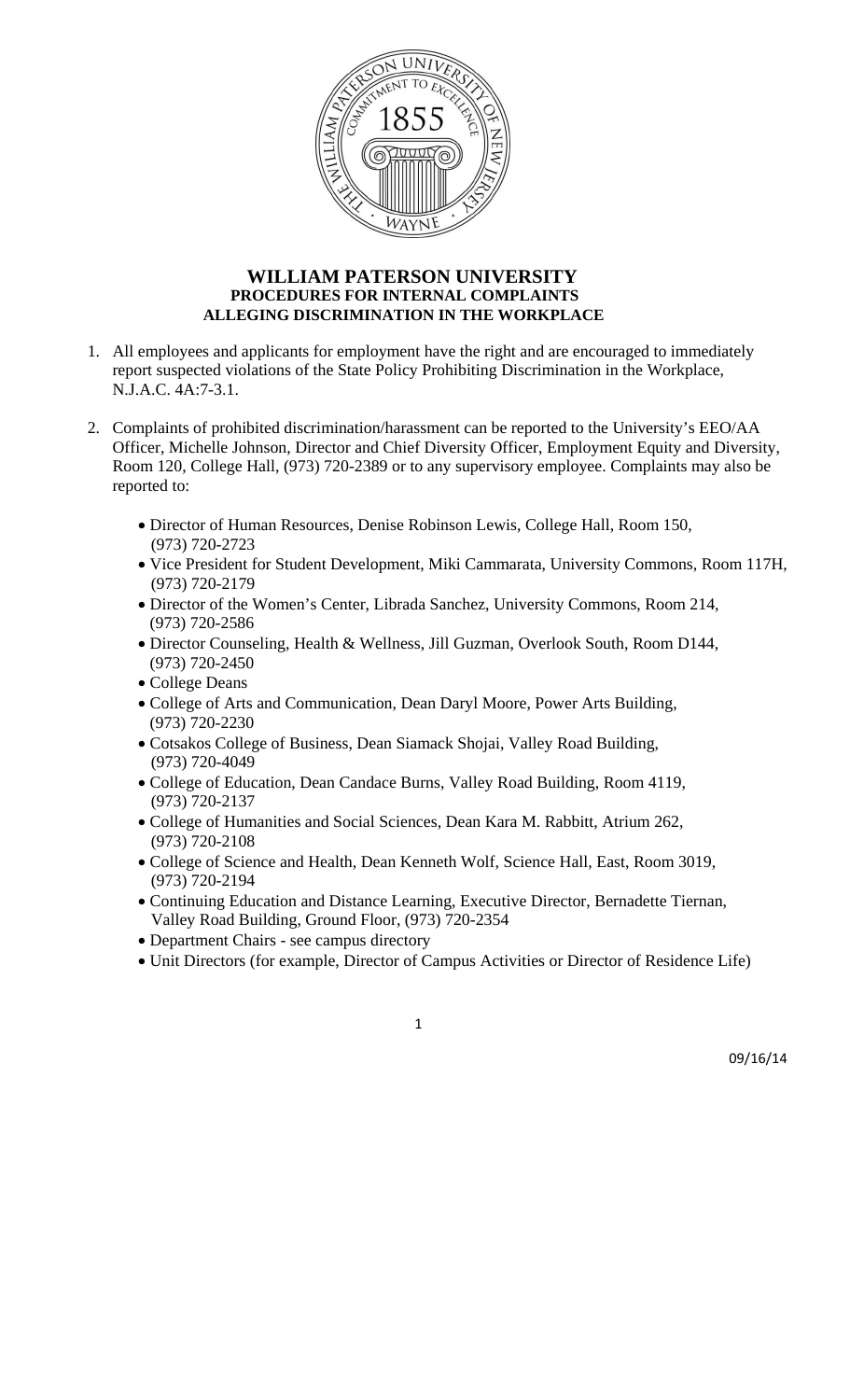- 3. Every effort should be made to report complaints promptly. Delays in reporting may not only hinder a proper investigation, but may also unnecessarily subject the victim to continued prohibited conduct.
- 4. Supervisory employees shall immediately report all alleged violations of the State's Policy Prohibiting Discrimination in the Workplace to Michelle Johnson, Director and Chief Diversity Officer, Employment Equity and Diversity. Such a report shall include both alleged violations reported to a supervisor, and those alleged violations directly observed by the supervisor.
- 5. If reporting a complaint to any of the persons set forth in paragraphs 2 through 4 above presents a conflict of interest, the complaint may be filed directly with the Division of EEO/AA, P.O. Box 315, Trenton, NJ 08625. An example of such a conflict would be where the individual against whom the complaint is made is involved in the intake, investigative or decision making process.
- 6. In order to facilitate a prompt, thorough and impartial investigation, all complainants are encouraged to submit a Division of EEO/AA Discrimination Complaint Processing Form. An investigation may be conducted whether or not the form is completed.
- 7. William Paterson University will maintain a written record of the discrimination/harassment complaints received. Written records shall be maintained as confidential records to the extent practicable and appropriate. A copy of all complaints (regardless of the format in which submitted) may be submitted to the Department of the Treasury, Division of EEO/AA, by the University's EEO/AA Officer, along with a copy of the acknowledgement letter(s) sent to the person(s) who filed the complaint and, if applicable, the complaint notification letter sent to the person(s) against whom the complaint has been filed. If a written complaint has not been filed, the EEO/AA Officer may submit to the Division of EEO/AA, a brief summary of the allegations that have been made. Copies of complaints filed with the New Jersey Division on Civil Rights, the U.S. Equal Employment Opportunity Commission, or in court also may be submitted to the Division of EEO/AA.
- 8. During the initial intake of a complaint, the EEO/AA Officer or authorized designee will obtain information regarding the complaint, and determine if interim corrective measures are necessary to prevent continued violations of the State's Policy Prohibiting Discrimination in the Workplace.
- 9. At the EEO/AA Officer's discretion, a prompt, thorough, and impartial investigation into the alleged harassment or discrimination will take place.
- 10. An investigatory report will be prepared by the EEO/AA Officer or his or her designee when the investigation is completed. The report will include, at a minimum:
	- a. A summary of the complaint;
	- b. A summary of the parties' positions;
	- c. A summary of the facts developed through the investigation; and
	- d. An analysis of the allegations and the facts.

 The investigatory report will be submitted to the President or designee who will issue a final letter of determination to the parties.

2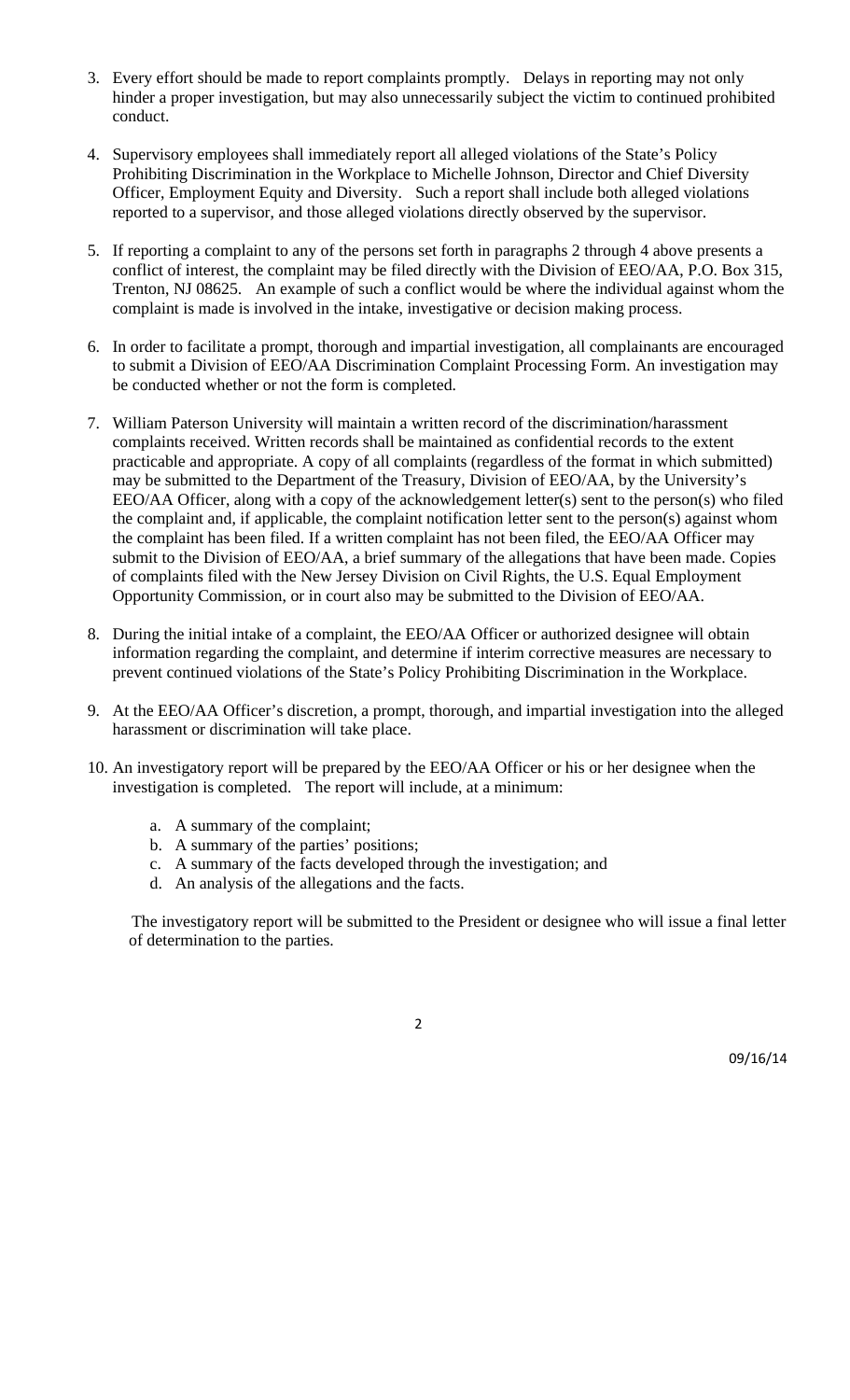- 11. The President or designee will review the investigatory report issued by the EEO/AA Officer or authorized designee, and make a determination as to whether the allegation of a violation of the State's Policy Prohibiting Discrimination in the Workplace has been substantiated. If a violation has occurred, the President or designee will determine the appropriate corrective measures necessary to immediately remedy the violation.
- 12. The President or designee will issue a final letter of determination to both the complainant(s) and the person (s) against whom the complaint was filed, setting forth the results of the investigation and the right of appeal to the Civil Service Commission as set forth in Paragraphs 13 and 14, below. To the extent possible, the privacy of all parties involved in the process shall be maintained in the final letter of determination. The Division of EEO/AA may be furnished with a copy of the final letter of determination.
	- a. The letter shall include, at a minimum:
		- 1. A brief summary of the parties' positions;
		- 2. A brief summary of the facts developed during the investigation; and
		- 3. An explanation of the determination, which shall include whether:
			- i. The allegations were either substantiated or not substantiated; and ii. A violation of the State's Policy Prohibiting Discrimination in the Workplace did or did not occur.
	- b. The investigation of a complaint shall be completed and a final letter of determination shall be issued no later than 120 days after the initial intake of the complaint referred to in Paragraph 8, above, is completed.
	- c. The time for completion of the investigation and issuance of the final letter of determination may be extended by the President or designee for up to 60 additional days in cases involving exceptional circumstances. The President or designee may provide the Division of EEO/AA and all parties with written notice of any extension and may include in the notice an explanation of the exceptional circumstances supporting the extension.
- 13. A complainant who is in the career, unclassified or senior executive service, or who is an applicant for employment, who disagrees with the determination of the President or designee, may submit a written appeal to the, New Jersey Civil Service Commission ("NJCSC"), Division of Merit System Practices and Labor Relations, Written Record Appeals Unit, P.O. Box 312, Trenton, NJ 08625-0312, postmarked or delivered within 20 days of the receipt of the determination from the President or designee. The appeal shall be in writing and include all materials presented by the complainant at the State agency level, the final letter of determination, the reason for the appeal and the specific relief requested. Please be advised that there is a \$20 fee for appeals. Please include a check or money order along with the appeal, payable to NJCSC. Persons receiving public assistance and those qualifying for NJCSC Veterans Preference are exempt from this fee**,** to the Civil Service Commission PO Box 312, Trenton, N.J. 08625.
	- a. Employees filing appeals which raise issues for which there is another specific appeal procedure must utilize those procedures. The Civil Service Commission Chair may require any appeal, which raises issues of alleged discrimination and other issues, such as, examination appeals, to be processed using the procedures set forth in this section or a combination of procedures as the Chair deems appropriate. See N.J.A.C. 4A:2-1.7.

3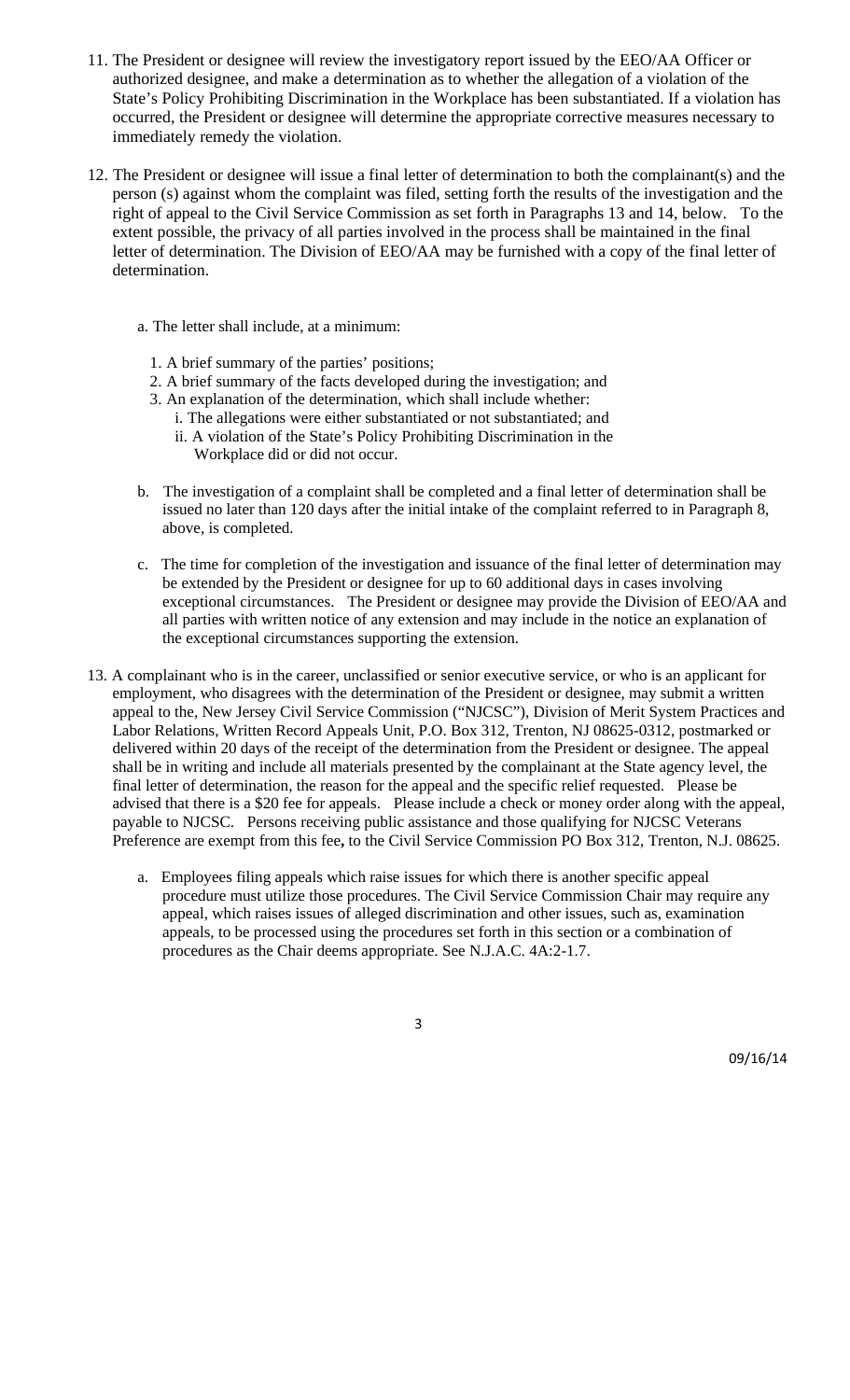- b. The Civil Service Commission shall decide the appeal on a review of the written record or such other proceeding as it deems appropriate. See N.J.A.C. 4A:2-1.1(d).
- c. The appellant shall have the burden of proof in all discrimination appeals brought before the Civil Service Commission.
- 14. In a case where a violation has been substantiated, and no disciplinary action recommended, the party (ies) against whom the complaint was filed may appeal the determination to the Civil Service Commission at the address indicated in Paragraph 13 above, within 20 days of receipt of the final letter of determination by the President or designee.
	- a. The burden of proof shall be on the appellant.
	- b. The appeal shall be in writing and include the final letter of determination, the reason for the appeal, and the specific relief requested.
	- c. If disciplinary action has been recommended in the final letter of determination, the party (ies) charged may appeal using the procedures set forth in N.J.A.C. 4A:2-2 and 3.
- 15. The Division of EEO/AA shall be placed on notice of, and given the opportunity to submit comment on, appeals filed with the Civil Service Commission of decisions on discrimination complaints, regardless of whether or not the complaint was initially filed directly with the Division of EEO/AA.
- 16. Any employee or applicant for employment can file a complaint directly with external agencies that investigate discrimination/harassment charges in addition to utilizing this internal procedure. The time frames for filing complaints with external agencies indicated below are provided for informational purposes only. An individual should contact the specific agency to obtain exact time frames for filing a complaint. The deadlines run from the date of the last incident of alleged discrimination/harassment, not from the date that the final letter of determination is issued by the President or designee.

Complaints may be filed with the following external agencies:

## **Division on Civil Rights N. J. Department of Law & Public Safety (Within 180 days of the discriminatory act)**

Newark Regional Office Atlantic City Office 31 Clinton Street, 3rd Floor 1325 Boardwalk P.O. Box  $46001$  1st Floor Newark, NJ 07102 Atlantic City, NJ 08401 (973) 648-2700 (609) 441-3100

Trenton NJ 08625-0090 (609) 292-4605 (856) 614-2550

Trenton Regional Office Camden Regional Office 140 East Front Street **One Port Center**, 4th Floor 6th Floor, P.O. Box 090<br>
Trenton NJ 08625-0090<br>
Camden, NJ 08103

4